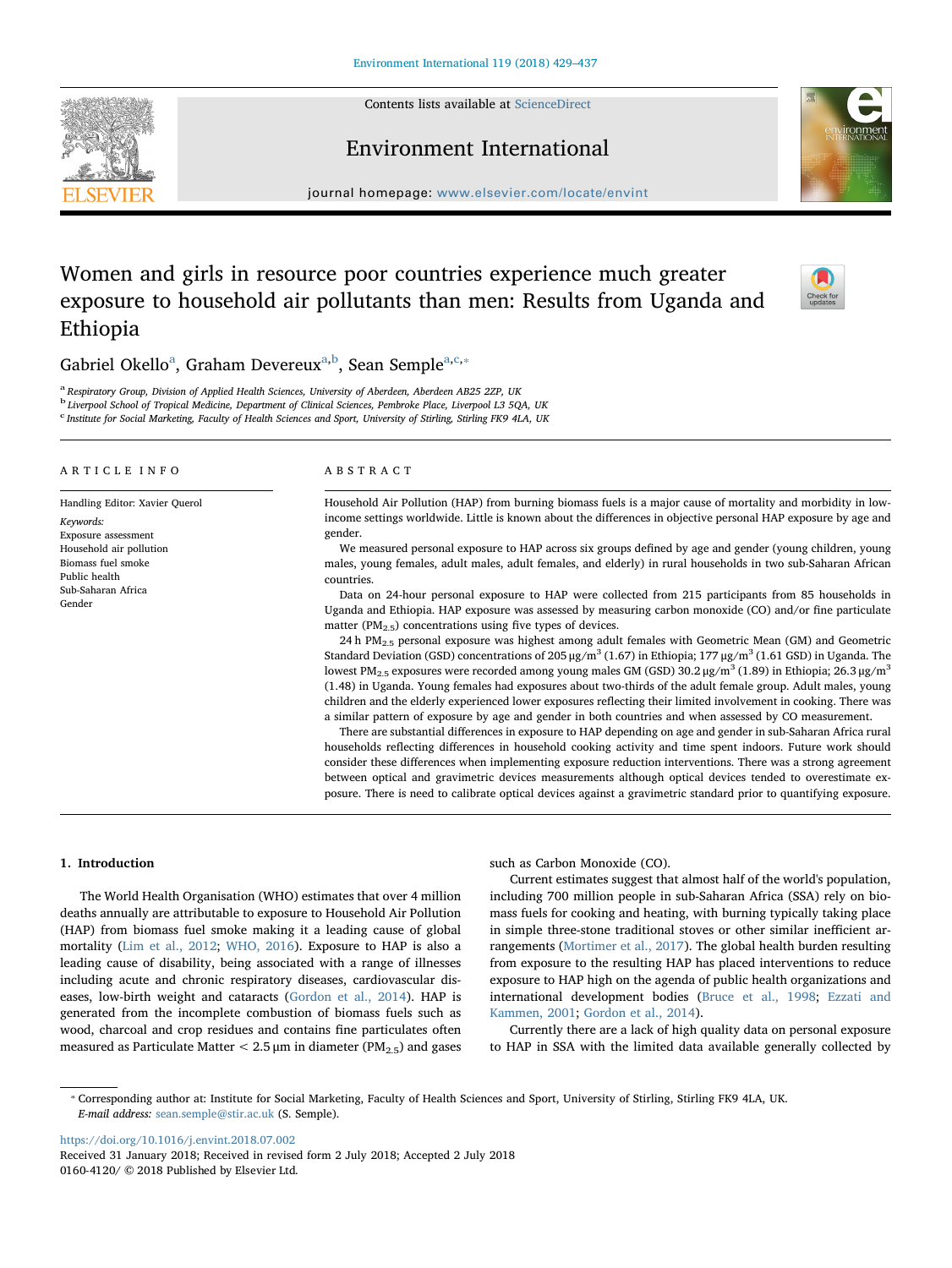non-comparable, study-specific methods. Most epidemiologic studies have utilized indirect methods of exposure assessment such as comparing household fuel use or housing type as proxies for personal exposure ([Bruce et al., 1998](#page-8-4)) whilst others have conducted fixed monitoring within homes to estimate personal exposures to HAP constituents ([Fullerton et al., 2011;](#page-8-6) [Keil et al., 2010;](#page-8-7) [Klasen et al., 2015](#page-8-8); [McCord et al., 2017\)](#page-8-9). Only a few studies have measured personal exposure to HAP in SSA ([Ezzati et al., 2000;](#page-8-10) [Van Vliet et al., 2013](#page-8-11)).

Research on exposure to HAP in Low and Medium Income Countries (LMICs) has tended to use a range of methods developed from occupational health or environmental sciences, making it difficult to compare the data because of short sampling times, poor calibration and positioning of devices [\(Gordon et al., 2014](#page-8-2)). Personal monitoring provides the opportunity to understand an individual's exposure in a specified microenvironment that may differ substantially from traditional methods used to generate population level exposure estimates, using fixed-site monitoring (FSM) networks and location of residence ([Steinle](#page-8-12) [et al., 2013](#page-8-12)).

To successfully design interventions to reduce exposure to HAP, it is important to understand the factors that influence an individual's exposure. Investigating variations of individual exposure to pollutants of concern by gender, age, household characteristics and household roles may provide intervention science with effective tools for the design of measures to reduce exposure to HAP.

We are not aware of any studies that have investigated differences in HAP exposure by age and gender in SSA using 24-hour average exposure measurements. The aim of this study was to determine if there are age and gender differences in HAP exposure by gathering personal exposure data from study participants in two rural settings in Uganda and Ethiopia.

# 2. Materials and methods

## 2.1. Study location and overview

A cross-sectional study was conducted in Kikati, Uganda and Kumbursa in Ethiopia, both villages are typical of rural villages in these countries. Kikati village is situated approximately 45 km from Kampala along the Kampala-Jinja highway. The village has approximately 400 households with most using biomass fuel for cooking purposes. Kumbursa is situated in Ude Kebele, Ada'a District in East Shoa Zone, Oromia National Regional State, Ethiopia. The village is located about 55.5 km south-east of Addis Ababa along the Addis Ababa – Adama old highway. The village has in total about 258 households with most using dung cake and crop residues for cooking.

In Kikati, houses are typically of brick construction whilst homes in Kumbursa are mostly constructed from soil/mud and wood/timber. Cow dung was the primary source of fuel used for cooking in the Ethiopian setting whereas wood was the primary fuel in the Ugandan homes. In addition to cooking food, roasting coffee beans was also common in Ethiopia. The main food cooked in Kumbursa homes was Injera (a sour flatbread common in Ethiopia) using traditional open stoves. The main food cooked in Kikati was Matooke (a banana based meal) with beans and groundnut sauce.

The study was conducted between February and June 2016 in Uganda and between July and September 2016 in Ethiopia – the rainy season in both regions. Ethical approval for the study was gained from the University of Aberdeen, College of Life Sciences Ethical Review Board (Application No. CERB/2016/2/1264).

#### 2.2. Recruitment of participants

We conducted a multi stage sampling process where households in Kikati and Kumbursa villages were invited for a meeting with the help of community leaders and research assistants through market day announcements, worship day announcements and door to door messages.

A brief presentation explained the objectives and methodology of the study to all those who voluntarily attended the meeting. An interpreter was used in Ethiopia. We also conducted demonstrations using the various instruments with volunteers from the meetings. From those households expressing an interest in participating, a random sample of those using biomass fuel as the main fuel for cooking and/or heating was taken to identify those who would participate in the study. The make-up of the household was confirmed by a personal visit and where possible one person from each of the six age-gender groupings was then invited to take part in the study. Age-gender groups were as follows: young children below 5 years of age (YC); young males (YM) and young females (YF) between 6 and 17 years; adult males (AM) and adult females (AF) aged between 18 and 49 years; and elderly adults (EL) aged 50 years or over. All participants provided written informed consent and for children, parental/guardian consent and assent of the child was obtained.

Based primarily on resource availability, a pragmatic target of 17 participants were recruited from each gender-age grouping in Ethiopia and Uganda. Measurement of personal exposure to  $PM_{2.5}$  and/or CO took place in a particular household, if one or more people in that household consented.

# 2.3. Household information

An interviewer administered questionnaire was completed with the head of the household to record details of household and kitchen size, fuel type, stove type, availability of windows, roof type, hours of cooking and time spent at home. Information on cooking patterns was also obtained. The questionnaire additionally contained questions regarding other non-cooking sources of HAP including tobacco smoking and use of candles/hurricane lamps. After appropriate training adult participants completed a simple time-activity dairy (TAD) for the day when the measuring device was worn. All TADs were checked with the participant.

## 2.4. Measurement of  $PM_{2.5}$  and CO

Personal  $PM_{2.5}$  exposure data were obtained from measurements over a 24-hour period using one or more of five types of air monitoring devices. The days of monitoring were chosen to be typical of the daily lives of the participants. The monitoring devices included: TSI SidePak AM510 Personal Aerosol Monitor (TSI Inc., CA, USA), the Dylos DC1700 (Dylos Inc., CA USA), RTI Micro Personal Exposure Monitor (MicroPEM) (RTI, NC, USA) and the Berkerely Air Group Particle and Temperature Sensor (PATS+) (Berkerely Air Group, CA, USA). To obtain 24 h of measurement, both the Dylos and SidePak instruments were connected to an Astro Pro2 power bank. Real-time carbon monoxide levels were measured every minute using a CO data logger (LASCAR EL-USB-CO) with a measurement range of 0–1000 ppm and a resolution of 0.5 ppm.

The Dylos 1700 measured the number of particles at minute intervals for two particle size ranges:  $> 0.5 \mu m$  and  $> 2.5 \mu m$ ; with particles between 0.5 and 2.5 μm being calculated by subtraction. Particle counts are expressed as a concentration per  $0.01 \text{ ft}^3$  of sampled air. The Dylos particle count for particle sizes  $\leq$ 2.5  $\mu$ m was calculated subtracting the > 2.5 mm fraction from the total count number for particles > 0.5 mm. Dylos particle count concentrations were converted to  $PM_{2.5}$  mass concentrations using a previously published conversion equation for combustion aerosol [\(Semple et al., 2015](#page-8-13)).

Two versions of Dylos devices were used for the study. One model was modified to have a slower fan speed and could measure to approximately 6000 μg/m<sup>3</sup> whilst the standard version had a fan speed that provides maximum particle concentration data equivalent to about  $1000 \mu g/m<sup>3</sup>$ .

The SidePak Personal Aerosol Monitor (AM510) measured airborne particle mass-concentration in mg/m<sup>3</sup>. TSI Sidepak AM510 was fitted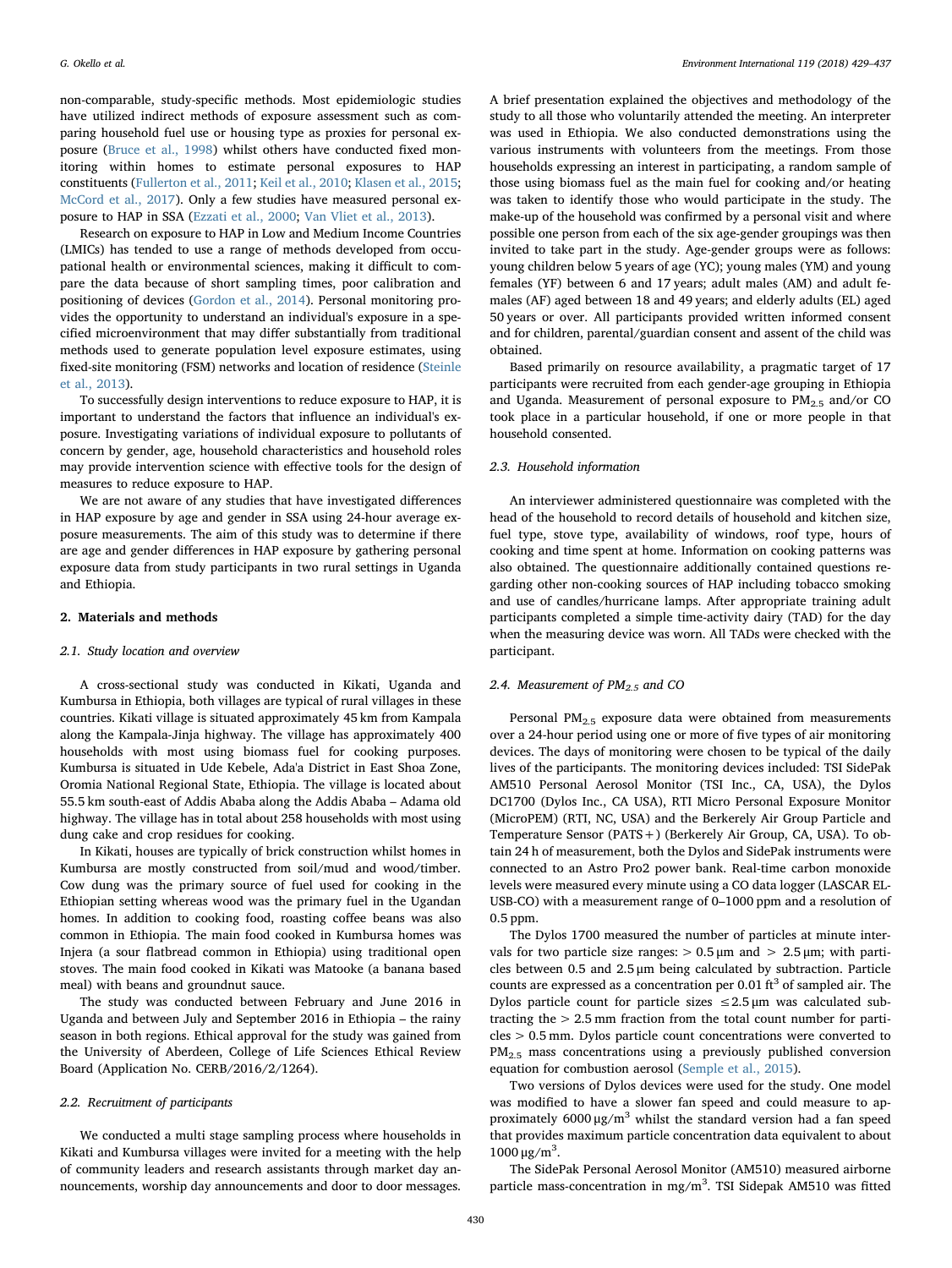was with a  $PM<sub>2.5</sub>$  size selective impactor which removed particles larger than 2.5 nm. The device draws air through a size-selective  $PM_{2.5}$  impactor and uses a laser light scattering technique to quantify and log airborne concentrations of particulate matter every minute expressing the output in mg/m $^3$  with a lower limit of detection of 0.001 mg/m $^3$ . At the start of each sampling session the Sidepak was zero calibrated using the manufacturer supplied High-Efficiency Particulate Air (HEPA) filter. The flow rate was set to 1.7 l/min using the TSI flowmeter. A calibration factor of 0.30 was adopted based on [Jiang et al. \(2011\),](#page-8-14) however it should be noted that no single calibration factor applied before measurement would have been perfect as participants accessed different microenvironments which had different aerosols during the 24 h of measurement.

The PATS + was deployed to measure real-time particulate matter  $(PM_{2.5})$  concentrations. The device had lower particulate matter detection limit 10 μg/m<sup>3</sup> under most conditions and an upper particulate matter detection limit of 30,000 to 50,000  $\mu$ g/m $^3$ . The device logged PM concentration, temperature, humidity, movement, and battery voltage. We used a logging interval of 1 min. The device was zeroed before and each sample measurement.

The MicroPEM device provides both time-resolved  $PM<sub>2.5</sub>$  data via a micro-nephlometer and gravimetric PM<sub>2.5</sub> concentration for the whole sampling period through filter samples collected on 3 μm PTFE 25 mm Teflon filters (Zefon International - Ocala, FL USA). The device operated at a flow rate of 0.44 l/min. Pre-and post-sampling filter weights, and field and lab blank weights, were determined in the temperature controlled Exposure Laboratory at the University of Aberdeen, UK. All filters were weighed twice, in both pre- and post-sampling on a ScalTec SBC 21 microbalance (Scaltec Instruments GmbH - Göttingen) maintained at the exposure laboratory, to acclimatize to the temperature and humidity of the lab for at least 24 h. Filters were weighed in the same lab under a stable temperature (22 °C).

The MicroPEM instruments were deployed together with other devices to measure  $PM_{2.5}$  for 24 h. After being retrieved, the real-time data were assessed with assistance from RTI and filters were posted back to the exposure laboratory for gravimetric measurement.

We experienced saturation with the Sidepak and the Dylos. Whenever an out of range reading was obtained, the highest concentration limit was used for the particular logged minute, i.e. 6000 μg/  $m<sup>3</sup>$  for Sidepak, 1000 and 6000 μg/m<sup>3</sup> for the lower concentration limit and the higher concentration limit Dylos devices respectively. The 24 hour concentrations measured by the optical devices were compared to the paired 24-hour measurements from the gravimetric devices.

As part of an additional study to compare data and to assess fielduse of different devices, participants generally wore paired devices. In instances where a participant had two  $PM_{2.5}$  devices for 24 h, the gravimetric data are reported where available, followed by data from the Sidepak then Dylos and finally  $PATS + in$  that order. This pragmatic hierarchy was employed to reflect the likely quality of  $PM_{2.5}$  data from gold-standard (gravimetric) through to lower-cost instrumentation. The time-resolved data from the micro-nephlometer of the MicroPEM device were not used due to download and interpretation problems.

Participants aged 18 years and above wore one or a pair of the particulate matter and carbon monoxide monitors around the waist or chest with the help of a strap or bag all of the day except during bathing and sleeping where devices were placed 1 to 2 m away from the participant. Participants aged between 15 and 17 years wore the devices in a similar manner to adults. Those aged between 2 and 15 did not wear the devices directly but instead kept moving the devices to the microenvironment they were in, either by themselves or with help of parents or older siblings. The devices were generally located within 1–2 m of the participant in each microenvironment. This group also received help from parents or older siblings when completing the TADs. For participants under 2 years, their exposure was assumed to be that recorded by a personal monitor worn by their mother or guardian.

#### 2.5. Statistical analysis

Data were analysed using IBM SPSS version 24. The 24 h average PM<sub>2.5</sub> and CO concentration data were generated for each participant together with minimum, maximum and the percentage of time over the WHO health-based guidance value of  $25 \mu g/m^3$  and the US Environmental Protection Agency 'Hazardous' Air Quality guideline of  $250 \,\mathrm{\upmu g/m^3}$ . Minimum percentage of data required to compute representative 24 h averages was 96% (23 h). The Geometric Mean (GM) and Geometric Standard Deviation (GSD) for each age-gender group was calculated. Where the 24 h average carbon monoxide concentration of a participant indicated a value less than the limit of detection (LOD) of the carbon monoxide monitoring device, a value of one-half of the LOD (i.e. 0.25 ppm) was substituted for that participant in order to calculate the GM and GSD.

Two-way ANOVA was used to model HAP data and establish differences between gender-age groups in the two countries. Bonferroni and Tukey Post Hoc tests were used to establish the trend of differences between the gender-age groups across Ethiopia and Uganda. Optical and gravimetric paired devices were compared by using the average 24 h  $PM<sub>2.5</sub>$  measurement. Agreement between the fine particulate matter measurement from the optical and gravimetric devices was achieved by use of the Bland-Atman plots/analysis. The spearman's rank correlation coefficient was used to quantify the relationship carbon monoxide and fine particulate matter.

#### 3. Results

#### 3.1. Participants in each age group and household characteristics

Of the 228 individuals who participated in the study, 215 provided valid air quality data relating to  $PM_{2.5}$  and/or CO. Eight participants had data for only 5 to 6 h due to accidental disconnection of the power cable. Data from a further five adults were excluded as they had not worn the device as requested. Detailed comparison of households' characteristics and the number of participants measured from each age group from each country are shown in [Table 1.](#page-3-0) The mean number of individuals living in each household in Uganda was 6.0 (range 2–11) and 6.7 (range 3–11) in Ethiopia. Mean house volumes were  $64.2 \text{ m}^3$ (range 33.5 to 86.9 m<sup>3</sup>) in Ethiopia and 55.0 m<sup>3</sup> (range 25.9 to 121m<sup>3</sup>) in Uganda. All the households in Ethiopia cooked indoors as opposed to Uganda where about one-fifth of the households cooked outdoors. The time activity diaries demonstrated that children aged < 2 years in Ethiopia and Uganda spent 90% (21.6) hours and 86% (20.7 h) respectively in same microenvironment with their mothers.

#### 3.2. Agreement between gravimetric and optical devices

As part of the study to compare data from the various devices, participants generally wore paired devices. Data to compare the PM<sub>2.5</sub> exposures from the different device was obtained from measurements over a 24-hour period using paired PM air monitoring devices. [Table 2](#page-3-1) shows the number of pairs in each of the countries. Bland–Altman plots were used to compare the gravimetric measurements of PM2.5 (from the filters used in the MicroPEM devices) with the measurements from optical device [\(Fig. 1](#page-4-0)) and agreement between measurements from the optical devices (Supplementary data).

The mean difference for 12 paired sets of measurements using the MicroPEM and Dylos was  $14.7 \mu g/m^3$ . For 8 sets of paired sets of measurements using the MicroPEM and Sidepak, the mean difference was  $27.9 \,\mathrm{\upmu g/m^3}$ . For 2 sets of paired sets of measurements using the MicroPEM and the PATS +, the mean difference was  $38.9 \,\mu g/m^3$ . These data suggested that the optical devices tended to overestimate exposure when compared with the gravimetric methods and this was confirmed by Bland Altman analysis ([Fig. 1](#page-4-0)) that indicated that the mean difference between the optical and gravimetric devices was  $-21 \mu g/m^3$  with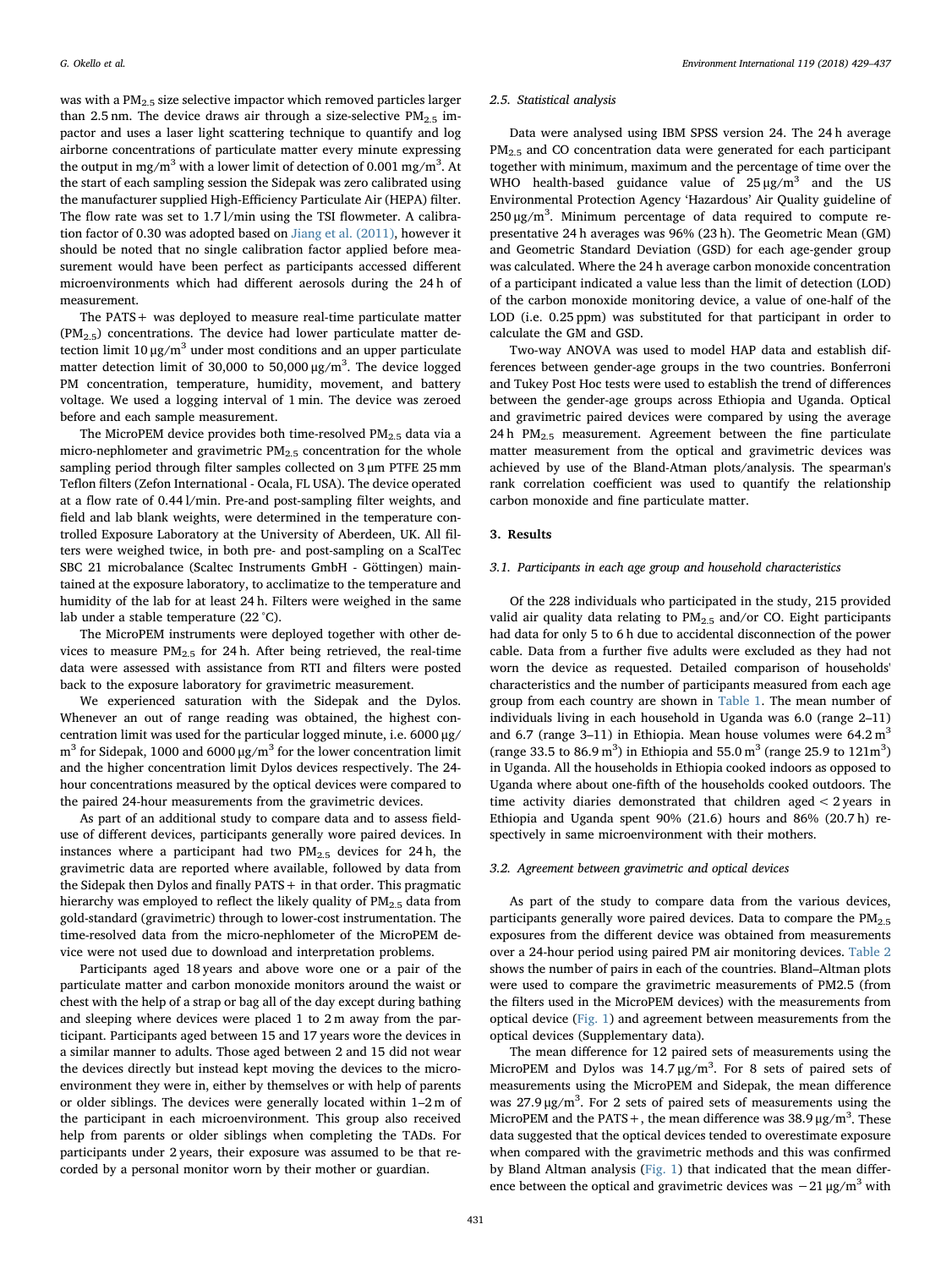#### <span id="page-3-0"></span>Table 1

Number of participants measured from each age group and household characteristic comparison.

|                            | Ethiopia   | Uganda     | Overall   |
|----------------------------|------------|------------|-----------|
| Total number of households | 258        | 400        | 656       |
| Households                 | $n = 41$   | $n = 44$   | $n = 85$  |
| Participants               | n(%)       |            |           |
| Average no. per household  | 6          | 6.7        |           |
| No. of participants        | $n = 113$  | $n = 102$  | $n = 215$ |
| Young children (1-5 yrs)   | $19a$ (17) | $17a$ (17) | 36(17)    |
| Young males $(6-17)$       | 19 (17)    | 16(16)     | 35(16)    |
| Young females $(6-17)$     | 19 (17)    | 17(17)     | 36(17)    |
| Adult males (18-49 yrs)    | 20(18)     | 18 (18)    | 38(18)    |
| Adult females (18-49 yrs)  | 17(15)     | 18 (18)    | 35(16)    |
| Elderly $(+50$ yrs)        | 19 (17)    | 16(16)     | 35(16)    |
| Type of windows            |            |            |           |
| No window                  | 2(5)       | 7(16)      | 9(11)     |
| Wood                       | 19 (46)    | 28 (64)    | 47 (55)   |
| Glass                      | 14 (34)    | 8(18)      | 22 (26)   |
| Metal                      | 6(15)      | 1(2)       | 7(8)      |
| Kitchen characteristics    |            |            |           |
| Kitchen                    |            |            |           |
| Present                    | 41 (100)   | 36 (82)    | 77 (91)   |
| Absent                     | 0(0)       | 8(18)      | 8(9)      |
| Type of windows            |            |            |           |
| <b>None</b>                | 36 (88)    | 14 (33)    | 53 (62)   |
| Wood                       | 5(12)      | 4(8)       | 9 (11)    |
| Glass                      | 0(0)       | 12 (28)    | 11(13)    |
| Metal/iron sheet           | 0(0)       | 14 (31)    | 12 (14)   |
| Biomass fuel assessment    |            |            |           |
| Cooking location           |            |            |           |
| <b>Indoors</b>             | 40 (98)    | 36 (82)    | 76 (89)   |
| Outdoors                   | 1(2)       | 8(18)      | 9(11)     |
| Primary cooking fuel       |            |            |           |
| Firewood                   | 10(25)     | 40 (91)    | 59 (69)   |
| Dung                       | 29 (70)    | 0(0)       | 20(24)    |
| Crop residues              | 2(5)       | 4(9.0)     | 6(7)      |
|                            |            |            |           |

<span id="page-3-2"></span><sup>a</sup> Infants ( $\lt 2$  yrs) were 4 in Ethiopia and 3 in Uganda. Their exposure was assumed to be that worn by the mother or guardian.

#### <span id="page-3-1"></span>Table 2

Showing pairing of the fine particulate matter measuring devices in Uganda and Ethiopia.

| Type of pairing      | No. of 24 h pairings |          |
|----------------------|----------------------|----------|
|                      | Uganda               | Ethiopia |
| SidePak - Dylos      | 18                   | 10       |
| SidePak - Lascar     | 30                   | 20       |
| Dylos - Lascar       | 31                   | 37       |
| Dylos - MicroPEM     | 9                    | 3        |
| SidePak - MicroPEM   | 7                    | 1        |
| Lascar - MicroPEM    | 7                    | 5        |
| $PATS + -Lascar$     | $\Omega$             | 21       |
| $SidePack - PARTS +$ | 0                    | 8        |
| Dylos - PATS +       | 0                    | 6        |
| $PATS + - MicroPEM$  | 0                    | 2        |

limits of agreement of  $-$  45.0 to 1.9 µg/m $^3$ . No data points were outside the 95% limits of agreement. Bland-Altman plots used to compare agreement between collocated optical devices indicated acceptable agreement between measurements with Sidepak and Dylos showing 96.3% ( $n = 186$ ), Sidepak and PATS + showing 97.4% ( $n = 190$ ); and Dylos and PATS + showing a 99% ( $n = 117$ ) of the values within the 95% acceptable range (See supplementary documents for the plots).

Our results from device comparison show that optical devices namely Sidepak, Dylos and PATS+ are likely to overestimate exposure compared to the gravimetric devices.

#### 3.3. Correlation between carbon monoxide and fine particulate matter

We obtained 151 simultaneous 24-hour measures of CO and  $PM_{2.5}$ in Uganda (68) and Ethiopia (83). There was strong correlation between CO and  $PM<sub>2.5</sub>$  measures for Lascar-MicroPEM paired devices (Spearman rank correlation coefficient  $ρ = 0.74$ ,  $ρ = 0.004$ ), Lascar-Sidepak paired devices ( $p = 0.80$ ,  $p < 0.001$ ) and moderate correlation for Lascar-Dylos ( $\rho = 0.61$ ,  $\rho < 0.001$ ), and Lascar-PATS + ( $\rho = 0.50$ ,  $\rho < 0.001$ ) paired devices.

## 3.4. Comparison of mean 24 hour  $PM_{2.5}$  and CO in Ethiopia and Uganda

A two-way ANOVA between Ethiopia and Uganda showed that exposure to  $PM_{2.5}$  was significantly higher in Ethiopia ( $p = 0.041$ ). As outlined in [Table 3,](#page-4-1) overall  $PM<sub>2.5</sub>$  exposure concentrations were highest among the adult females with GM concentrations (GSD)  $177 \mu g/m^3$ (1.61) and  $205 \mu g/m^3$  (1.67) in Uganda and Ethiopia respectively. Young females experienced the second highest concentrations with GM concentrations (GSD) of 118 (1.44) and  $134 \mu g/m^3$  (1.94) in Uganda and Ethiopia respectively. The lowest exposures measured occurred among young males with GM (GSD) values of  $26.3 \mu g/m^3$  (1.48) and  $30.3 \,\mathrm{\upmu g/m^3}$  (1.89) in Uganda and Ethiopia respectively. There was a significant difference in 24 h  $PM_{2.5}$  exposure between young males and young females ( $p < 0.001$ ) in Uganda; and similarly, between young males and young females ( $p < 0.001$ ) in Ethiopia.

There was also a significant difference in 24 h  $PM_{2.5}$  exposure between adult males and adult females ( $p < 0.001$ ) in Uganda; and similarly, in Ethiopia, between adult males and adult females  $(p < 0.001)$ .

There was no significant difference in 24 h  $PM<sub>2.5</sub>$  exposure between children and adults ( $p > 0.001$ ) in Ethiopia; whereas Uganda results showed a significant difference between children and adults  $(p < 0.001)$ .

There was significant difference in CO exposure between similar gender-age groups namely young children, young females and adult females with  $p$  values of  $0.008$ ,  $< 0.001$  and  $0.006$  respectively. Similar exposure profiles and age-gender differences were evident from the carbon monoxide results: measurements were highest among adult females and lowest among young males. The difference in GM CO concentrations between adult females and adult males was approximately 5-fold in Uganda and 11 times in Ethiopia.

The two-way ANOVA showed no significant differences in 24 h CO exposure between Young children and young females, young children and adult females, young males and adult males, young males and elderly, and young females and adult females across the two countries. Bonferroni and Tukey Post Hoc tests showed similar trend of differences between the gender-age groups across Ethiopia and Uganda.

# 3.4.1. Comparison of 24 h mean  $PM_{2.5}$  concentrations among the various gender/age groups in Ethiopia and Uganda

[Fig. 2](#page-4-2) shows the comparison between the 24 h  $\text{PM}_{2.5}$  concentrations among the various gender/age groups in Ethiopia and Uganda respectively. The  $PM_{2.5}$  concentrations in each age group are also compared with the WHO 24 h PM<sub>2.5</sub> guidance limit of  $25 \mu g/m^3$  ([WHO, 2016](#page-8-1)). Average 24 h  $PM<sub>2.5</sub>$  concentrations were generally higher in Ethiopia for similar gender age groups compared to Uganda. Results also show that overall average exposure by all gender age groups across the two countries was higher than the WHO 24 h guideline limit.

Box plot of average 24 h  $PM<sub>2.5</sub>$  concentrations by gender-based age group in Uganda and Ethiopia. Dashed line shows the WHO 24 h  $PM_{2.5}$ guidance limit which is  $25 \mu g/m^3$ .

### 3.4.2. Temporal data on exposure of adult females

[Fig. 3](#page-5-0) illustrates the hourly median  $PM_{2.5}$  concentrations aggregated from 19 and 17 adult females in Ethiopia and Uganda. The graph also displays the percentage of participants in each hour time period that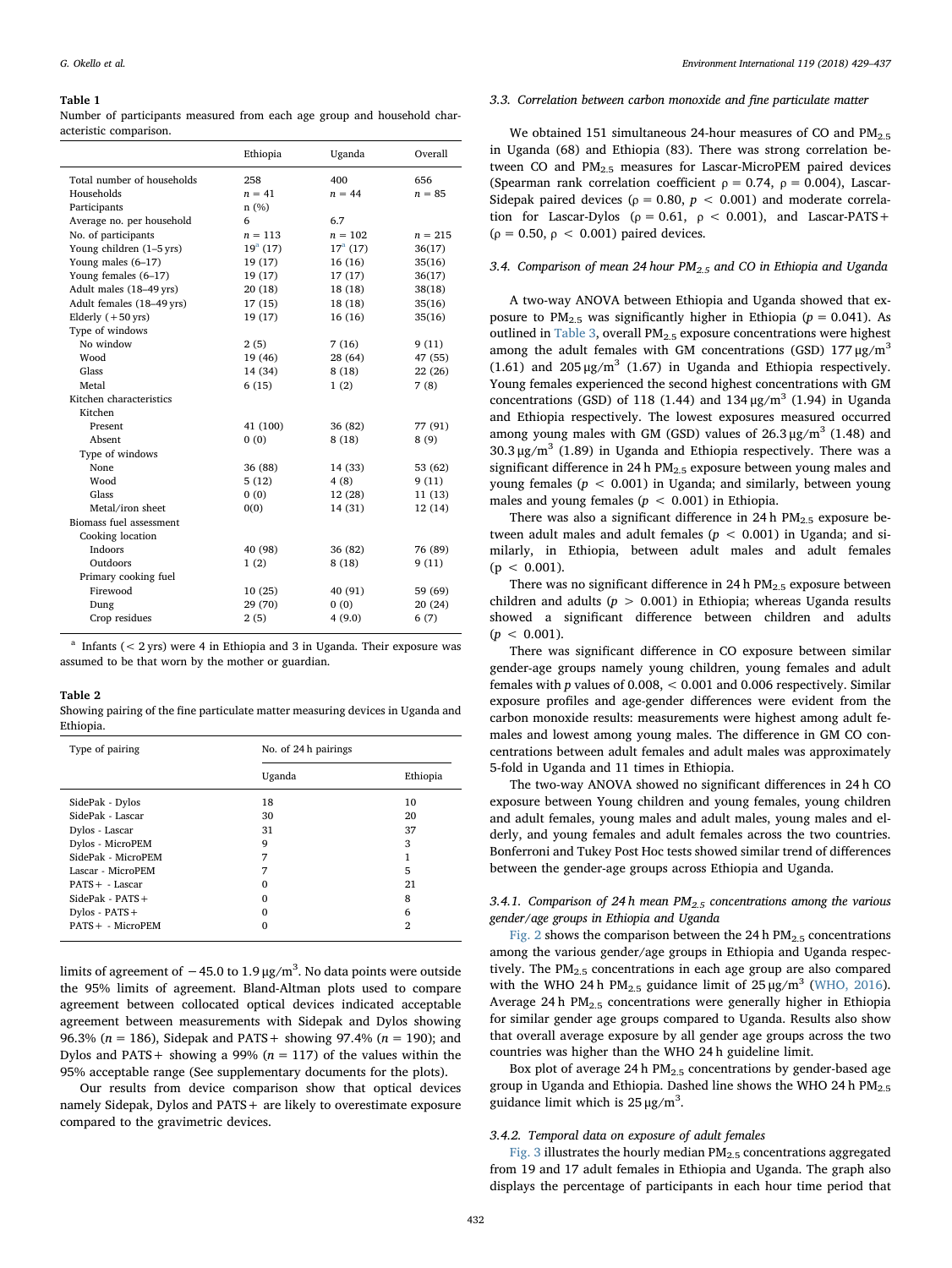<span id="page-4-0"></span>

Fig. 1. Bland-Altman plot demonstrating agreement between optical and gravimetric  $PM_{2.5}$  values.

<span id="page-4-1"></span>

| Table 3                                                                                                                                              |  |  |
|------------------------------------------------------------------------------------------------------------------------------------------------------|--|--|
| Comparison of mean 24 hour PM <sub>2.5</sub> in $\mu$ g/m <sup>3</sup> and CO in ppm concentrations among the six age groups in Ethiopia and Uganda. |  |  |

| Group                                                                                     | Uganda                                                                                                                                                                       |                                                                                                                                                                                              | Ethiopia                                                                                                                                                                                     |                                                                                                                                                                                                    |
|-------------------------------------------------------------------------------------------|------------------------------------------------------------------------------------------------------------------------------------------------------------------------------|----------------------------------------------------------------------------------------------------------------------------------------------------------------------------------------------|----------------------------------------------------------------------------------------------------------------------------------------------------------------------------------------------|----------------------------------------------------------------------------------------------------------------------------------------------------------------------------------------------------|
|                                                                                           | $PM_2$ <sub>5</sub> GM (GSD) $\mu$ g/m <sup>3</sup>                                                                                                                          | CO GM (GSD) ppm                                                                                                                                                                              | $PM_2$ <sub>5</sub> GM(GSD) $\mu$ g/m <sup>3</sup>                                                                                                                                           | CO GM (GSD) ppm                                                                                                                                                                                    |
| Infants<br>Young males<br>Young females<br>Adult males<br>Adult females<br>Elderly adults | 80.2 $(1.34)$ ; $n = 17$<br>$26.3a$ (1.48); $n = 16$<br>$117.6^{\circ}(1.49)$ ; $n = 17$<br>$32.3^b$ (1.97); $n = 17$<br>$177.2^b$ (1.61); $n = 19$<br>63.9 (2.03); $n = 16$ | $0.64^d$ (2.12); $n = 13$<br>$0.02^c$ (3.67); $n = 12$<br>$0.81^{c,d}$ (3.83); $n = 9$<br>$0.17^{\circ}$ (4.34); $n = 12$<br>$0.95^{\text{c,d}}$ (3.26); $n = 19$<br>$0.54$ (3.07); $n = 10$ | 97.0 $(1.89)$ ; $n = 17$<br>$30.3^a$ (1.89); $n = 20$<br>134.4 <sup>a</sup> (2.16); $n = 18$<br>40.5 <sup>b</sup> (2.55); $n = 18$<br>$205.4^b$ (1.67); $n = 20$<br>45.6 $(1.79)$ ; $n = 19$ | $2.4^d$ (3.07); $n = 11$<br>$0.48^{\circ}$ (3.07); $n = 18$<br>$2.52^{c,d}$ (2.28); $n = 13$<br>$0.34^{\circ}$ (3.27); $n = 14$<br>$3.98^{\text{c,d}}$ (1.70): $n = 17$<br>$0.26$ (2.95); $n = 19$ |

<span id="page-4-6"></span><span id="page-4-5"></span>

<span id="page-4-4"></span><sup>a</sup> Shows significant difference in PM<sub>2.5</sub> exposure ( $p < 0.01$ ) between young males and young females in both countries.<br><sup>b</sup> Shows there is significant difference in PM<sub>2.5</sub> exposure ( $p < 0.001$ ) between adult males and

<span id="page-4-3"></span><sup>d</sup> Shows significant difference in CO exposure ( $p < 0.001$ ) between similar gender age groups across both countries.

<span id="page-4-2"></span>

Fig. 2. Comparison of 24 h mean PM<sub>2.5</sub> concentrations among various age groups in Ethiopia and Uganda.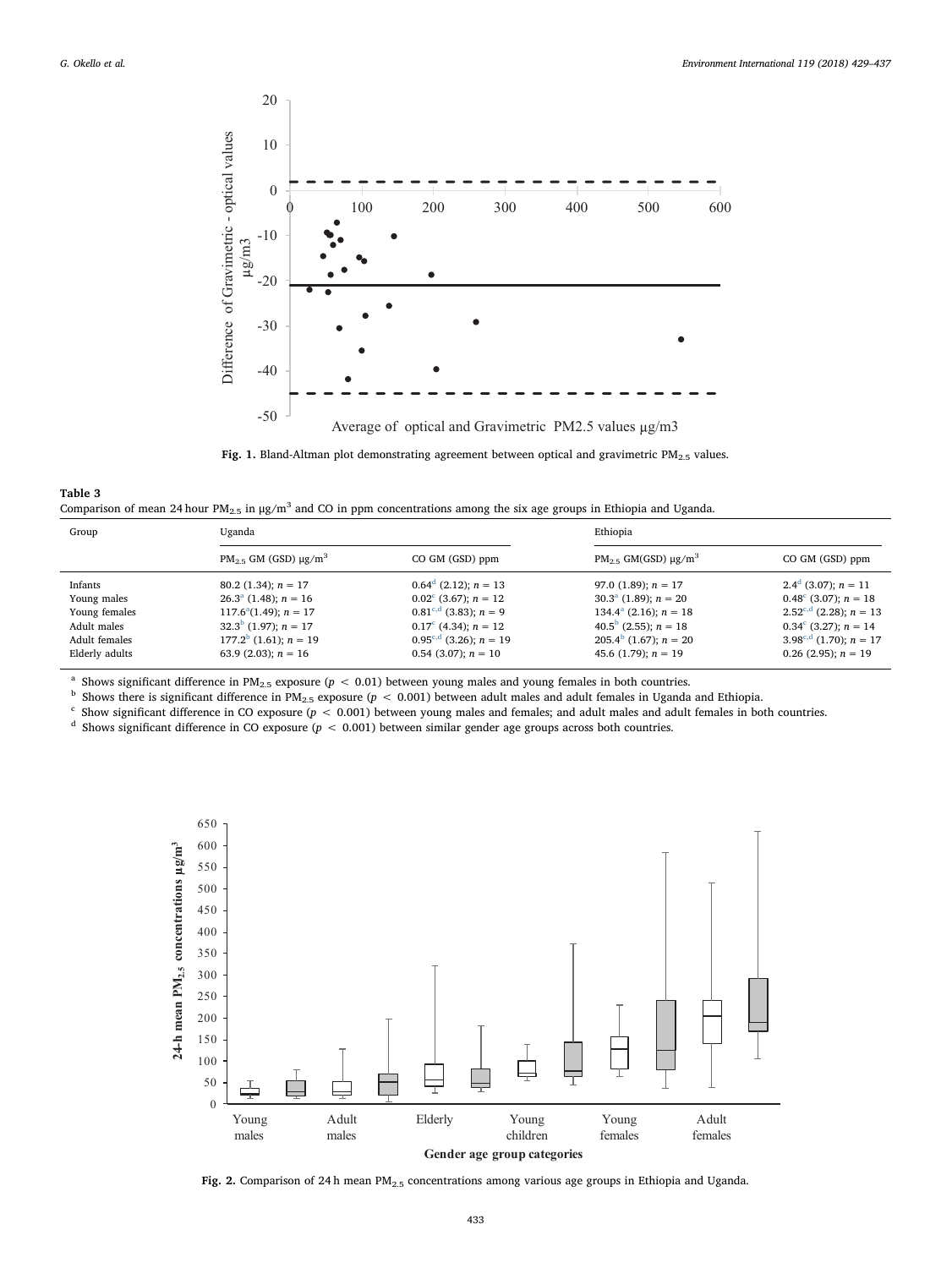<span id="page-5-0"></span>

Fig. 3. Median PM<sub>2.5</sub> concentration levels among adult females throughout the day and percentage of homes with PM<sub>2.5</sub> levels exceeding 250 µg/m<sup>3</sup> in each hour in Ethiopia and Uganda  $(n = 35)$ .

were exposed to  $PM_{2.5}$  concentrations that would be deemed very unhealthy ( $> 250 \,\mathrm{\mu g/m^3}$ ) under the US-EPA PM<sub>2.5</sub> air quality index (AQI) breakpoint ([US EPA, 2016](#page-8-15)) and prolonged exposure should be avoided.

Most adult females experienced high concentrations in the morning, afternoon and evening. The highest intensity exposure where  $PM_{2.5}$ concentration in homes was  $> 250 \,\mathrm{\mu g/m^3}$  among adult females in both countries were experienced from 1 to 1:59 pm (61.5%) followed by 11 to 11:59 am (51.3%) and then 12 noon to 12:59 pm (48.7%). 45% of the households experienced PM<sub>2.5</sub> concentrations above 250  $\mu$ g/m<sup>3</sup> between 7 and 8 am.

The highest hourly median PM concentration  $386 \mu g/m^3$  was recorded from 1 pm to 2 pm followed by  $308 \mu g/m^3$  recorded between 11 am to 12noon. The lowest hourly median of  $PM<sub>2.5</sub>$  concentration 11 μg/m<sup>3</sup> was recorded between 4 am and 6 am.

An assessment on the effect of fuel type used for cooking in the household ([Fig. 4](#page-5-1)) showed that women who cooked with dung cake had highest exposures with median  $PM_{2.5}$  exposures of 276.1  $\mu$ g/m<sup>3</sup> compared to 185.7 μg/m<sup>3</sup> and 119.9 μg/m<sup>3</sup> exposure experienced by those who cooked with crop residues and wood respectively in Ethiopia. Women who used crop residues also had higher exposures to fine particulate matter with median PM<sub>2.5</sub> exposures of 226.3 μg/m<sup>3</sup> compared to those using wood who had median exposures of  $115.7 \,\mu g/m^3$  in

Uganda. We only found one male as the primary cook in Ethiopia and two males in Uganda who at times reported helping with cooking. The males however did not participate in the cooking on the day of the 24 hour measurement.

# 4. Discussion

This is the first study to report data on personal exposure to HAP for rural households in Uganda and Ethiopia and the first to consider differences in exposure by age and gender for  $PM_{2.5}$  measurement in SSA. We found that women and girls had much higher exposures than men.

Our study is similar to the work [Saksena et al. \(1992\)](#page-8-16) and [Ezzati](#page-8-10) [et al. \(2000\).](#page-8-10) These studies measured concentration of air pollutants in different microenvironments in the Himalayas and Kenya respectively, using direct monitoring. It should be noted that both measured different size fractions of particulate matter; Saksena measuring Total Suspended Particulate (TSP) and Ezzati measuring  $PM<sub>10</sub>$ . The current study provides detail on age and gender differences based on personal exposure monitoring for full 24-hour periods thus extending on the literature on HAP exposure assessment in low-income rural settings.

Previous work in SSA has mostly utilized fixed site monitoring air quality in urban areas [\(Dionisio et al., 2010;](#page-8-17) [McCord et al., 2017](#page-8-9); [Zhou](#page-8-18)

<span id="page-5-1"></span>

Fig. 4. Comparison of 24 h mean PM<sub>2.5</sub> exposure from primary cook in Ethiopia and Uganda according to fuel type.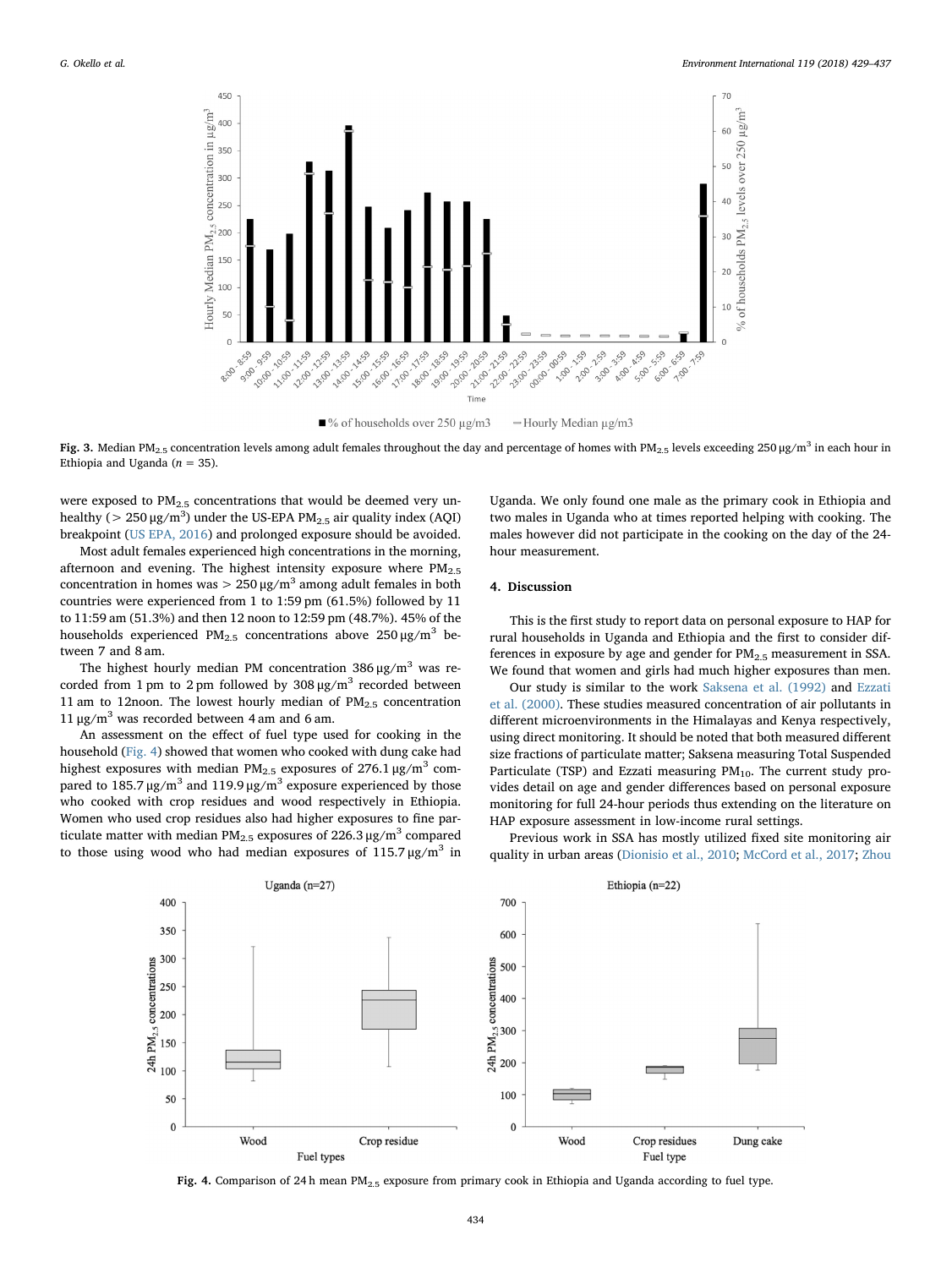<span id="page-6-0"></span>

|          |                                        |         | Selection of studies that have measured PM and/or CO in households burning biomass in sub-Sahara Africa. |                      |                         |                                                |                                                                                                                                                                                                                                                                                                                                                                                                                                                                                   |
|----------|----------------------------------------|---------|----------------------------------------------------------------------------------------------------------|----------------------|-------------------------|------------------------------------------------|-----------------------------------------------------------------------------------------------------------------------------------------------------------------------------------------------------------------------------------------------------------------------------------------------------------------------------------------------------------------------------------------------------------------------------------------------------------------------------------|
| Country  | First author (year)                    | Setting | Sample size                                                                                              | Fuel                 | Monitoring Exposure     |                                                | Exposure concentrations                                                                                                                                                                                                                                                                                                                                                                                                                                                           |
|          | Burkina Faso Yamamoto et al.<br>(2014) | Urban   |                                                                                                          | Wood and<br>charcoal | Personal<br>Area        | 24h PM <sub>10</sub><br>24h CO                 | Personal CO = 3.3 ppm, 95% Cl 2.8-3.8 ppm, n = 145; Area CO = 16.9 ppm, 95% Cl 12.3-21.4 ppm,<br>$n = 119$                                                                                                                                                                                                                                                                                                                                                                        |
| Ghana    | Van Vliet et al. (2013) Rural          |         | 421 households<br>36 sub sample                                                                          | Wood, charcoal       | Fixed site,<br>Personal | 24 h PM <sub>2.5</sub><br>24 h Black<br>carbon | $PM_{2,5} = 446.8 \mu g/m^3$ , Black carbon = 14.5 $\mu g/m3$ Fixed site monitoring; PM <sub>2.5</sub> = 128.5 $\mu g/m^3$ , Black<br>carbon = $8.8 \mu g/m^3$ for personal monitoring                                                                                                                                                                                                                                                                                            |
| Tanzania | Titcombe and Simcik, Urban and<br>2011 | rural   | 9 households (biomass)                                                                                   | Firewood<br>charcoal | Personal                | 7 to 8 h $PM_{2.5}$                            | Mean PM <sub>2.5</sub> = 588 µg/m <sup>3</sup> for charcoal and PM <sub>2.5</sub> = 1547 µg/m <sup>3</sup> (SD = 287 µg/m <sup>3</sup> ) for open wood<br>fires                                                                                                                                                                                                                                                                                                                   |
| Kenya    | Ezzati et al. (2000)                   | Rural   | 55 households (345<br>individuals)                                                                       | Charcoal<br>Wood     | Fixed site              | 14h PM <sub>10</sub>                           | 16–50 years Mean PM <sub>10</sub> = 4898, SD = 3663 (female) and Mean PM <sub>10</sub> = 1018, SD = 984 (male); for<br>0-5 years mean PM <sub>10</sub> = 1317, SD = 1188 (female) and mean PM <sub>10</sub> = 1449, SD = 1067 (male); for<br>6-15 years mean PM <sub>10</sub> = 2795, SD = 2069 (female) and Mean PM <sub>10</sub> = 1128, SD = 638 (male); for<br>> 50 years mean PM <sub>10</sub> = 2639, SD = 2501 (female) and mean PM <sub>10</sub> = 2169, SD = 977 (male). |
| Gambia   | Dionisio et al. (2008)                 |         | 13 households                                                                                            | Firewood<br>charcoal | Fixed site              | 48 h PM <sub>2.5</sub> 48 h                    | Mean PM <sub>2.5</sub> = 361 µg/m <sup>3</sup> (SD = 312 µg/m <sup>3</sup> ), Mean CO = 4.69 mg m <sup>-3</sup> (SD = 4.81 mg m <sup>-3</sup> ) cooking<br>area; Mean PM <sub>2.5</sub> = 219 µg/m <sup>3</sup> and CO = 1.5 ppm children, PM <sub>2.5</sub> = 275 µg/m <sup>3</sup> and CO 2.4 ppm<br>mothers                                                                                                                                                                    |
|          |                                        |         |                                                                                                          |                      |                         |                                                |                                                                                                                                                                                                                                                                                                                                                                                                                                                                                   |

Table 4

Key: CO = carbon monoxide; PM<sub>10</sub> = particulate matter; PM<sub>10</sub> = particulate matter with aerodynamic diameter < 10 µm; PM<sub>2.5</sub> = particulate matter with aerodynamic diameter < 10 µm; SM<sub>2.5</sub> = particulate matter with aero  $=$  standard deviation:  $< 2.5$  um; SD particulate matter with aerodynamic diameter  $\overline{\mathbf{r}}$  $< 10$   $\mu$ m; PM<sub>2.5</sub> Key: CO = carbon monoxide;  $PM_{10}$  = particulate matter;  $PM_{10}$  = particulate matter with aerodynamic diameter CI = confidence interval. CI = confidence interval.

[et al., 2011](#page-8-18)) and rural settings ([Amegah and Agyei-mensah, 2017](#page-8-19) ; [Keil](#page-8-7) [et al., 2010](#page-8-7) ; [Tumwesige et al., 2017\)](#page-8-20), however only four studies have conducted personal monitoring [\(Ezzati et al., 2000](#page-8-10) ; [Titcombe and](#page-8-21) [Simcik, 2011](#page-8-21) ; [Van Vliet et al., 2013](#page-8-11) ; [Yamamoto et al., 2014\)](#page-8-22). These are summarized in [Table 4](#page-6-0) .

G. Okello et al. *Environment International 119 (2018) 429–437*

[Van Vliet et al. \(2013\)](#page-8-11) reported exposure results that are broadly comparable to our 24 h exposure average  $PM_{2.5}$  concentrations of 118 μg/m<sup>3</sup> in Uganda, 134 μg/m<sup>3</sup> in Ethiopia and for adult females  $205 \,\mathrm{\upmu g/m^3}$  and  $177 \,\mathrm{\upmu g/m^3}$  in our study in Ethiopia and Uganda respectively.

Young children had exposures linked to their mothers 24-h CO exposure data of 0.64 ppm and 1.62 ppm for children and mothers in Uganda; and 2.4 ppm and 3.98 ppm for children and mothers in Ethiopia. This is likely to be attributable to the time young children spent in the same microenvironments with their mothers. The closeness of young children to their mothers or care givers should always be considered during implementation of exposure reduction programs or policies. The overall exposure of young children will largely be determined by the mothers and/or care givers involvement in cooking and the time young children spend near them.

Our study demonstrates that adult females had considerably greater exposure compared to adult males of the same age group category (4.5 times greater in females for PM2.5 and 5.4 times greater for CO in Uganda; 4.4 ( $PM<sub>2.5</sub>$ ) and 5.1 (CO) times in Ethiopia). These trends are similar to a study conducted by [Ezzati et al. \(2000\)](#page-8-10) that reported young and adult females to have the highest exposure among the age groups and considerably greater exposures to HAP than males of the same age group (2.5 and 4.8 times, respectively) in Kenya.

Measuring  $PM<sub>2.5</sub>$  and CO for 24 h enabled us to measure the concentration experienced by the various participants throughout the full day and makes our data easier to compare with future studies that also measure for 24 h periods. From our data, we found that  $PM_{2.5}$  concentrations can be higher even after 8.30 pm depending on the household/participant activity and the time a participant slept. For example, some co ffee ceremonies in Ethiopia which involved roasting of co ffee and burning of incense, took place after 7 pm in the house. Therefore, it is desirable to carry out at least 24 h personal exposure measurements.

Fixed site monitoring is also likely to lead to exposure misclassification as people move about from one micro-environment to another. This spatial variability makes it di fficult to rely on time-activity diaries especially since people sometimes forget the exact times they were in speci fic microenvironments.

[Titcombe and Simcik \(2011\)](#page-8-21) reported high personal exposure for the primary cooks using biomass fuel in a study carried out in Tanzania ([Table 4\)](#page-6-0). It is difficult to compare our results with these given that their study collected data for just 8 h and typically during high-exposure cooking periods. Again, this highlights the need for exposure measurement that spans a full 24-hour period to enable direct comparisons and to enable consideration of exposures within the context of 24-hour health based  $PM_{2.5}$  guidelines such as the WHO value of  $25 \mu g$ /  $m<sup>3</sup>$ .

Yamamoto and colleagues utilized Gastec CO colour dosimeter tubes to estimate both area and personal concentrations and found much lower personal CO concentrations compared to area monitoring for 24 h measurements ([Yamamoto et al., 2014](#page-8-22)). The average personal 24 h CO concentrations are in similar range to the concentrations in our study (2.4 ppm and 3.98 ppm for young females and adult females in Ethiopia).

Our study shows that adult females were the gender-age group exposed to the highest HAP concentrations in both Ugandan and Ethiopian rural households. The exposure of this group is, on average, six to seven times higher than the WHO 24-hour guidance of  $25 \mu g/m^3$ . These concentrations of  $PM_{2.5}$  are similar in scale to average  $PM_{2.5}$ levels ( $246 \mu g/m^3$ ) measured in bars where smoking was permitted in Scotland before comprehensive smoke-free legislation was enacted as reported by [Semple et al. \(2007\)](#page-8-23) .

435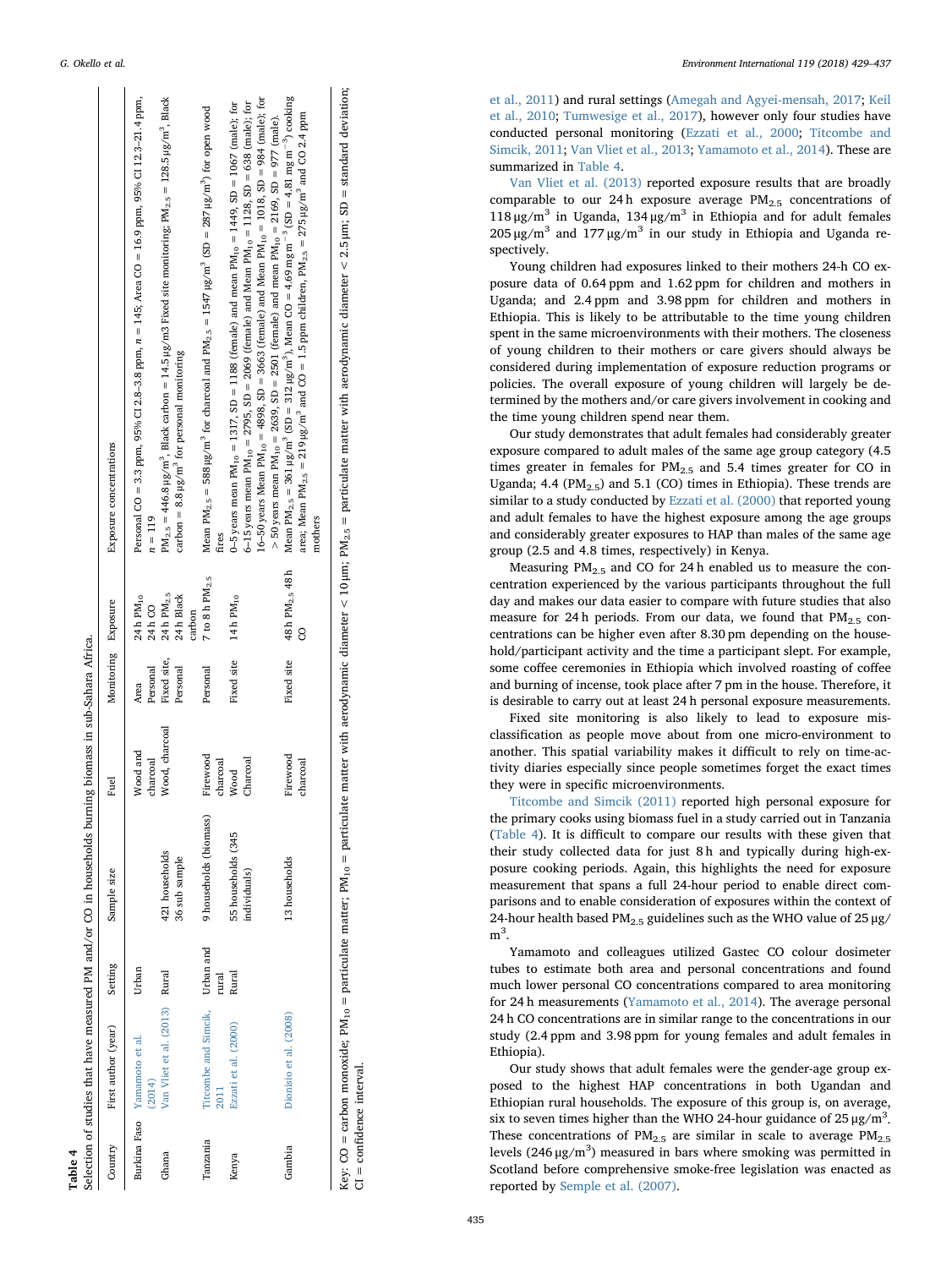Adult females in both countries had the leading role in domestic cooking usually being helped by the young females. This role subjected women to several periods of intense cooking smoke exposure each day thus leading to the high exposures. The adult males were engaged in mostly farming and small scale businesses in the trading centres and spent much of their time away from the home.

These results help increase understanding of the dynamic relationships between the different age groups in different time and locations. These data may be of use in helping researchers develop a better understanding of the timing and processes involved in individual exposure to HAP by taking account of all environments in which people spend time. For example, interventions to reduce emissions from stoves may impact much more on the exposure of females than males.

It is worth noting that average 24 h  $PM_{2.5}$  exposures were higher for each gender based age group in Ethiopia compared to Uganda. This could be attributed to difference in fuels used, poorer ventilation levels and a comparative lack of windows in the kitchen areas in Ethiopia (88% of Ethiopian homes had no windows in the kitchen area compared to 33% in Uganda). Higher  $PM<sub>2.5</sub>$  and CO levels in Ethiopia across age groups could also be attributed to the "coffee ceremony" process where coffee beans are roasted over traditional stoves. This was often combined with burning incense in a small burner made from clay. The ceremony was generally carried out in most Ethiopian households in the morning and evenings.

Our study showed a 5-fold and 11-fold difference for 24 h CO exposure between adult males and females in Uganda and Ethiopia respectively yet  $PM<sub>2.5</sub>$  the difference is approximately 5-fold in both countries. One reason could be attributed to the use of dung cake which was predominant source of cooking fuel in Ethiopia. Combustion of dung cake has been found to have high emission of CO ranging 14–29 g kg−<sup>1</sup> compared to 11–12 kg−<sup>1</sup> of wood [\(Venkataraman and](#page-8-25) [Rao, 2001\)](#page-8-25).

Chakraborty et al. also reported higher CO content produced from dung than wood in their work to assess effect of exposure to biomass smoke on various health status ([Chakraborty et al., 2014\)](#page-8-26). Another reason is, burning animal dung efficiently is more difficult than burning wood efficiently due to conversion efficiency. The frequent evening rituals/ceremony of making coffee could have also been a major factor. The coffee ritual involves roasting beans for some time which occurs more often (4 to 5 times a week).

A general comparison of fine particulate matter exposure between children (0 to 17 year) and adults (18 to 49 years) showed a significant difference in Uganda but not in Ethiopia. This further justifies the needs of gender-age quantification to avoid misclassification.

We were also able to conduct paired measurements in the field. Our results indicated that optical devices (Sidepak, Dylos and PATS+) generally overestimated exposure compared to the paired gravimetric device (MicroPEM). Although the optical devices tended to overestimate exposure by  $21 \mu g/m^3$  on average and the data points were within the 95% limits of agreement, the overestimate was as high as  $\sim$ 40 μg/m<sup>3</sup> which is important if a study only used optical devices to quantify exposures and represents one of the limitations of using optical instead of gravimetric devices. It is therefore important to always calibrate the optical measuring devices against a gravimetric device. It is worth noting that there was a strong agreement between optical and gravimetric fine particulate matter measurements. Researchers can therefore quantify exposure in rural SSA settings using optical devices thus avoiding many of the complexities surrounding gravimetric devices like access to an exposure laboratory, high sensitivity scale, pre and post weighing of filters etc.

There was a weak correlation between CO and  $PM_{2.5}$ . We emphasize that this was observed for personal exposure among the different gender-age groups. This should not be generalized with correlation during cooking episodes.

The strengths of this study include the large dataset of over 5160 h of measurement across 215 subjects in two countries. This is one of the largest datasets of personal exposure to HAP in SSA. Previous studies that have measured personal exposure to HAP in SSA include [Ezzati and](#page-8-5) [Kammen \(2001\).](#page-8-5) Ezzati et al. measured 14 h personal exposure to  $PM_{10}$ and CO for 345 participants in 55 households in Kenya. Two hundred ten 14 h days gives an approximate total duration of 2940 h of measurement for the dataset. Van Vliet and group had a much smaller sample size (36 homes) for exposure measurement in rural Ghana ([Van](#page-8-11) [Vliet et al., 2013\)](#page-8-11).

Another strength of the study was the use of personal monitoring which accounted for the individual exposure patterns in different microenvironments as opposed to fixed site monitoring which is likely to give higher concentrations as reported by [Van Vliet et al. \(2013\)](#page-8-11).

24-hour measurement is a particular strength of the work as it presented a complete day in the life of each participant in a specific household. Although this represents a considerable improvement over shorter sampling periods it is still possible that wearing devices led to behaviour modification for some participants in the study. Some participants may have spent more time discussing the devices with friends, work colleagues and school friends and so their daily pattern of activities may have altered. Future work should consider gathering data over longer periods, use of ultrasound personal locators UC Berkeley Time Activity Monitoring System UCB-TAMS and Global Positioning Systems (GPS) to see if personal exposures change once the 'novelty' of wearing such devices wears off. However, there are considerable practical problems particularly around power supply, associated with measuring exposures for extended time periods.

Our age cut-offs were arbitrary and were intended to reflect differences in activities and behaviours but we acknowledge that our definition of young child (0–5 years) masks large differences between infants  $(< 2 y)$  who spend almost all their time close to their mother, and children aged 4–5 who may have much greater freedom to move in and out of the home setting. Similarly, our decision to include both male and female participants in a single elderly age group may have hidden important differences here with elderly women perhaps more likely to provide some assistance and experience during cooking activity. Elderly men are more likely to be involved in work around the homestead like sweeping and weeding around the compound.

The study was restricted to rural households. Research has shown that many urban households in developing countries also use biomass fuels for cooking with the proportions of use generally varying according to socioeconomic status. [Zhou et al. \(2011\)](#page-8-18) reported high PM concentrations in low socioeconomic status slums in Ghana. It is possible that urban households experience even higher  $PM_{2.5}$  exposures due to the additional outdoor air pollution from vehicle and industrial emissions in these settings. Future work should gather information on the differences in exposure profiles by age/gender in urban homes in SSA.

Although Kikati and Kumbursa are similar to many rural settings characterised by lack of access to electricity, heavily relying on biomass for cooking and heating, we acknowledge they may not represent all the villages in sub-Saharan Africa. However, our data is consistent with social science and other studies.

## 5. Conclusions

Personal exposures to HAP are high in rural homes in Ethiopia and Uganda. Women and girls bear the brunt of these high exposures, an issue which is frequently addressed in the social sciences literature but not often quantified from an environmental and health perspective. Overall, we found an approximate five-fold difference in the  $PM_{2.5}$ exposure of adult males and adult females reflecting household cooking activity and time spent indoors.

There are substantial differences in personal exposure to HAP from biomass fuel smoke depending on the age and gender of an individual in sub-Saharan Africa rural households. Exposure to HAP in a single household can vary from day to day because of fuel characteristics such